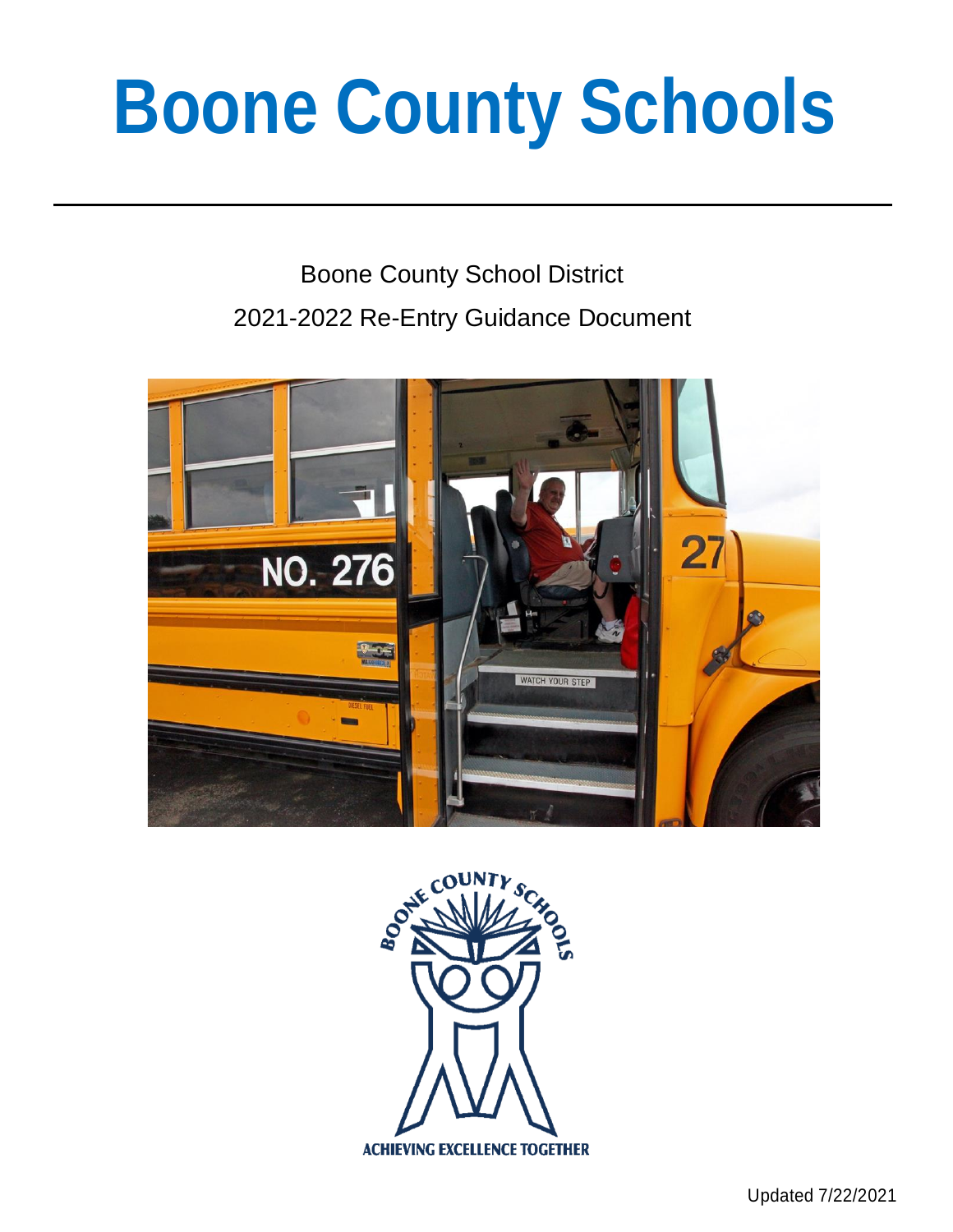#### **Message from the Superintendent**

Dear Boone County Parents and Guardians,

On behalf of everyone at the Boone County Schools, I hope that each of you have enjoyed a safe and restful summer. We are committed to providing daily, in-person instruction for our students. We want to address some common questions and concerns regarding the upcoming school year.

The Centers for Disease Control and Prevention (CDC), the KY Department of Education (KDE), and the KY Department of Public Health (KDPH), all recommend and encourage students who are not vaccinated to wear masks during the school day. The American Academy of Pediatrics recommends mask wearing for all students during the school day, vaccinated or not. While we understand each of these recommendations, we are not mandating the wearing of a mask in our schools. We will leave that decision up to individual families and their students. However, the Boone County Schools reserves the right to revisit this decision based on the level of COVID infections in our schools and community. We will support students and staff that choose to wear a mask and will not tolerate shaming or harassment of anyone, as we must respect their choice.

By the mandate of the CDC, KDE, and KDPH, all students and adults must wear a mask while riding a school bus, whether they are vaccinated or not.

We will always encourage students and staff to get vaccinated considering advice from their family physician. As well, we will always follow and encourage basic safety protocols among students and staff to include handwashing, cleaning requirements and notifying parents when their student becomes sick at school.

Should there be an outbreak of COVID or other infectious illnesses we will take necessary steps at that school/location individually and you will be informed. The rest of the school district will continue with normal operations.

We appreciate your continued support and understanding as we begin this school year with excitement and enthusiasm. We look forward to the start of the new school year on Wednesday, August 18th, 2021.

Sincerely,

Moffin 1. Tunk

Matthew L. Turner Superintendent of School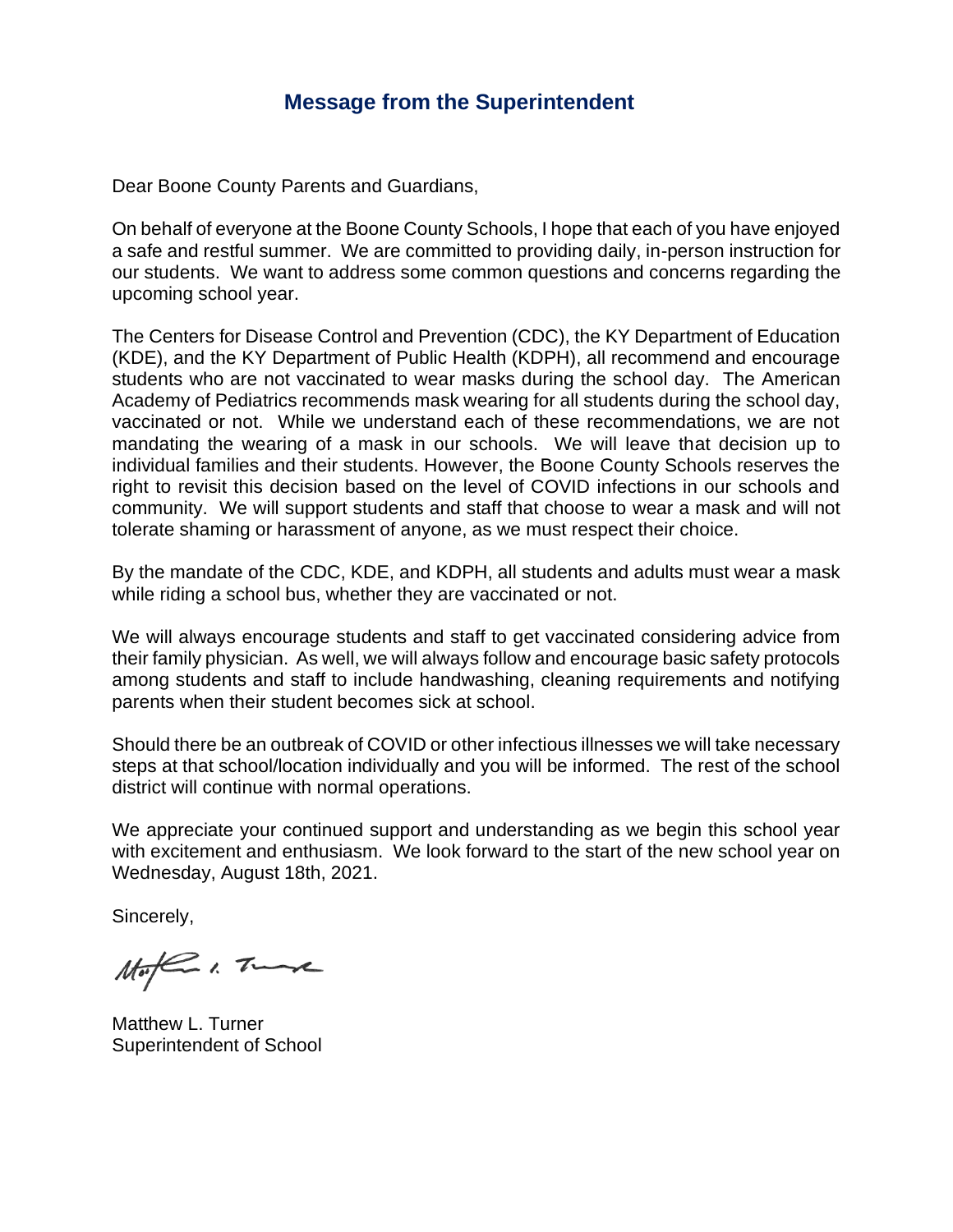## **Guiding Principles**

- Honor and safeguard the health and safety of students and staff
- Maintain fidelity of instruction ensuring standards are taught and mastered by all students
- Ensuring equity and access for all students
- Support the social-emotional learning and teaching needs of students and educators
- Adhere to guidelines from the state and local health officials at all times to mitigate unhealthybehaviors, reduce the spread of infection and protect the wellness of all individuals
- Respect choices for personal health and preferences when possible for mode of instructions, while asking such commitments be made for no less than a designated period of time to assistwith staffing and other decisions, with exceptions allowed for unexpected health concerns
- Recognize unprecedented circumstances may arise that will need to be accommodated
- Communicating effectively with all stakeholders
- Ensuring flexibility to meet the needs of all students, while maintaining fiscal solvency

#### **Social-Distancing/Reduction in Contact**

Space planning solutions can be used to reduce transmission of contagious diseases through social distancing. Current guidance for social distancing is 3 feet or more. Boone County Schools will follow the guidance of all state and local health officials on social distancing to the best of our ability.

#### **Quarantining**

Unvaccinated individuals who are exposed to COVID are required to be quarantined (close contact is an individual who is within 6 feet of an infected person for a cumulative total of 15 minutes within a 24 hour period while the person is considered contagious).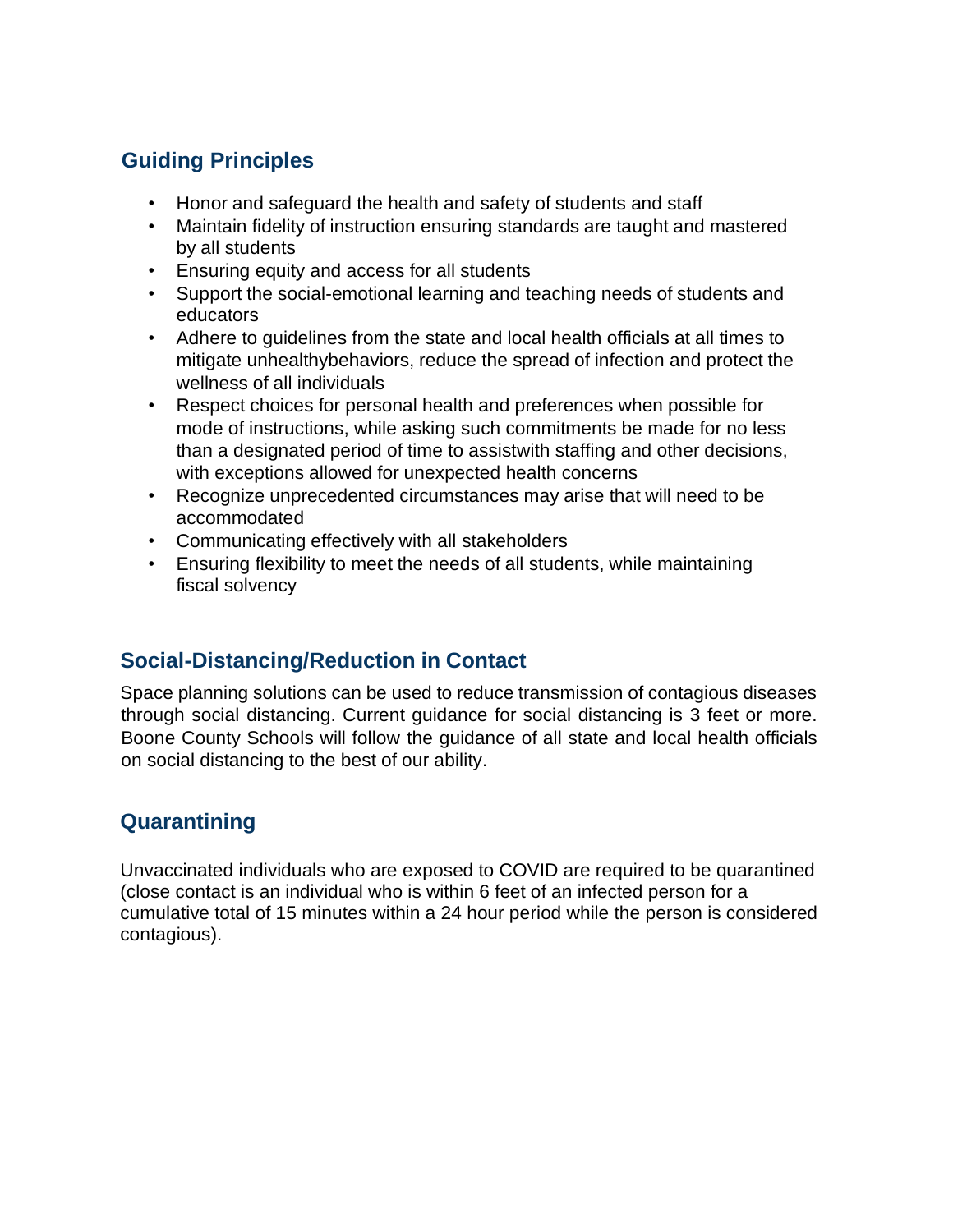### **Transportation**

- Parents shall take their student's temperature each morning. Any student exhibiting a fever should be kept home.
- Students are required to wear a mask at all times while riding the bus by the mandate of the CDC, KDE, and KDPH, all students and adults must wear a mask while riding a school bus, whether they are vaccinated or not (in accordance with [President Biden's Executive Order](https://www.whitehouse.gov/briefing-room/presidential-actions/2021/01/21/executive-order-promoting-covid-19-safety-in-domestic-and-international-travel/) and the CDC's public health [order\)](https://www.cdc.gov/quarantine/pdf/Mask-Order-CDC_GMTF_01-29-21-p.pdf)
- When possible, air flow will be increased on all buses (windows down)
- Hand sanitizer is available on all buses when entering the bus
- Assigned seating will be established on all buses
- Students will be off-loaded buses from the front of the bus to the rear of the bus
- Increased sanitation protocols of buses will occur daily and weekly

### **School Building Cleaning, Sanitizing and Disinfecting**

- Multiple hand sanitizing stations and dispensers are located throughout all schools(Handwashing is still the recommended best practice)
- Frequent cleaning of all aspects of schools and district building will occur throughout the dayand each evening
- Frequently touched surfaces such as handrails and door knobs will be sanitized throughout theschool day
- High traffic areas, such as restrooms, common areas and drinking fountains will be sanitizedthroughout the school day
- Sanitizing and disinfecting sprays and wipes will be provided to support classroom needsthroughout the school day

#### **Food Services**

**Full In-Person Instruction 5 Day School Week Meal Services** 

- Breakfast and Lunch Meal Services provided at all schools on a daily basis at *No Charge* for 2021-22 school year for all enrolled students
- Free/Reduced Meal Applications are still needed and can be completed using [Free & Reduced Benefit Application](https://www.myschoolapps.com/) link
- Ala Carte Pricing [Meal Prices \(2021-2022\)](https://www.boone.kyschools.us/docs/district/2021-2022%20cafeteria%20prices%20and%20snack%20list%5b4%5d.jpg?id=594380) link

If you have any questions or concerns please contact Food Services at 859-282-2367